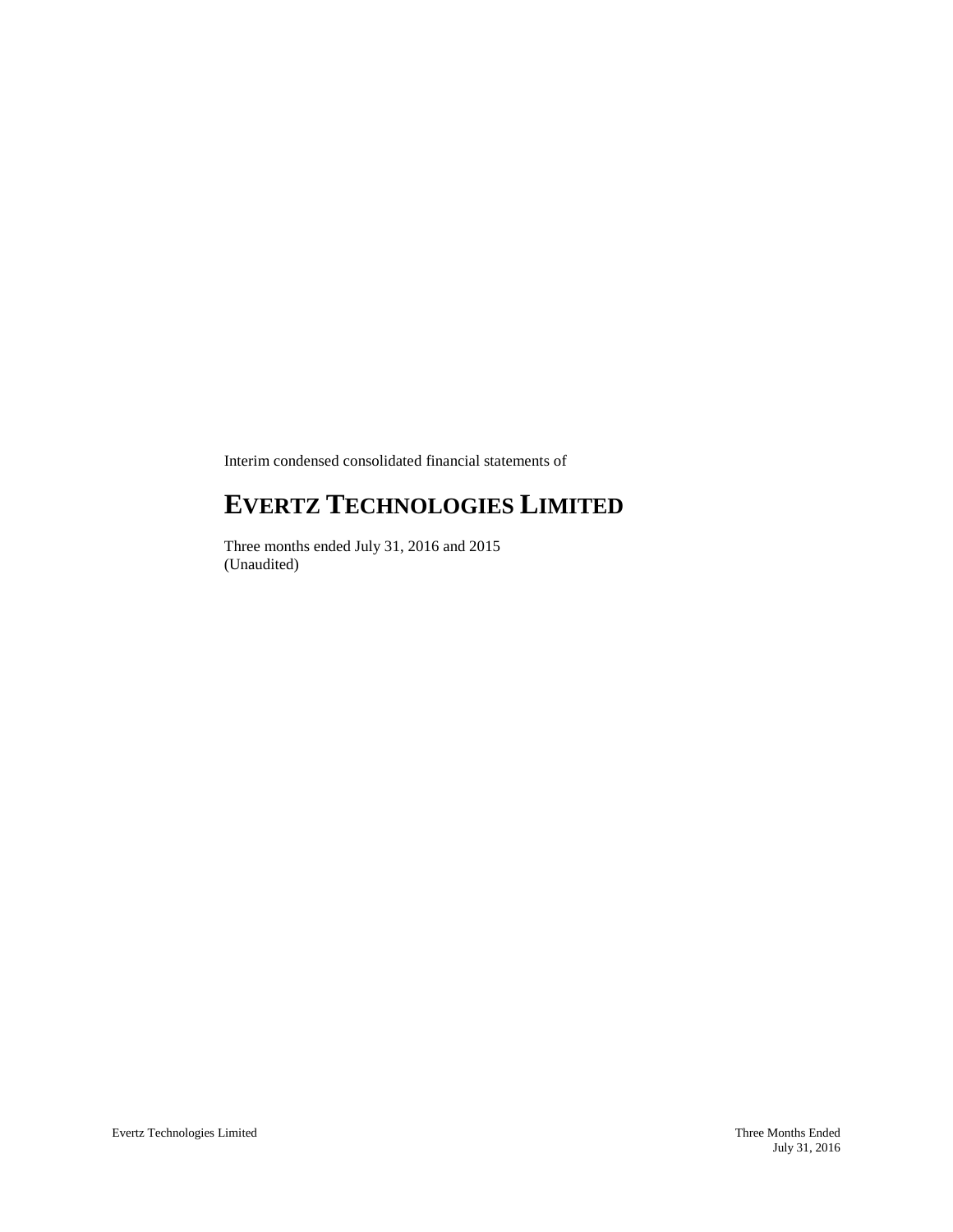# **MANAGEMENT REPORT**

The management of Evertz Technologies Limited ("Evertz" or the "Company") is responsible for the preparation of the accompanying interim condensed consolidated financial statements. The interim condensed consolidated financial statements have been prepared in accordance with International Financial Reporting Standards and are considered by management to present fairly the consolidated financial position, operating results and cash flows of the Company.

These interim condensed consolidated financial statements have not been reviewed by the auditor. These interim condensed consolidated financial statements are unaudited and include all adjustments, consisting of normal and recurring items, that management considers necessary for the fair presentation of the consolidated financial position, results of operations and cash flows.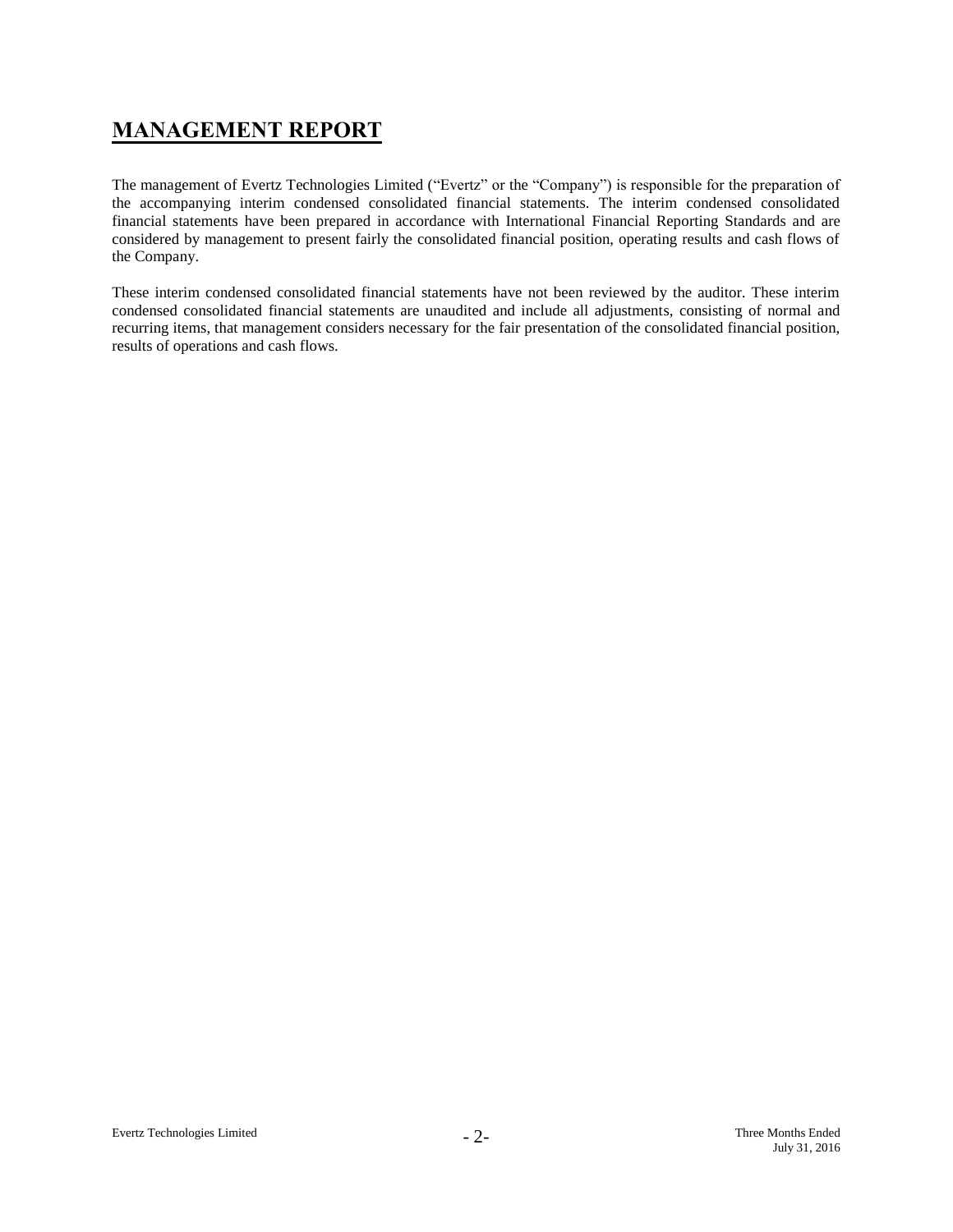Index to Financial Statements (Unaudited)

Interim condensed consolidated financial statements Three months ended July 31, 2016 and 2015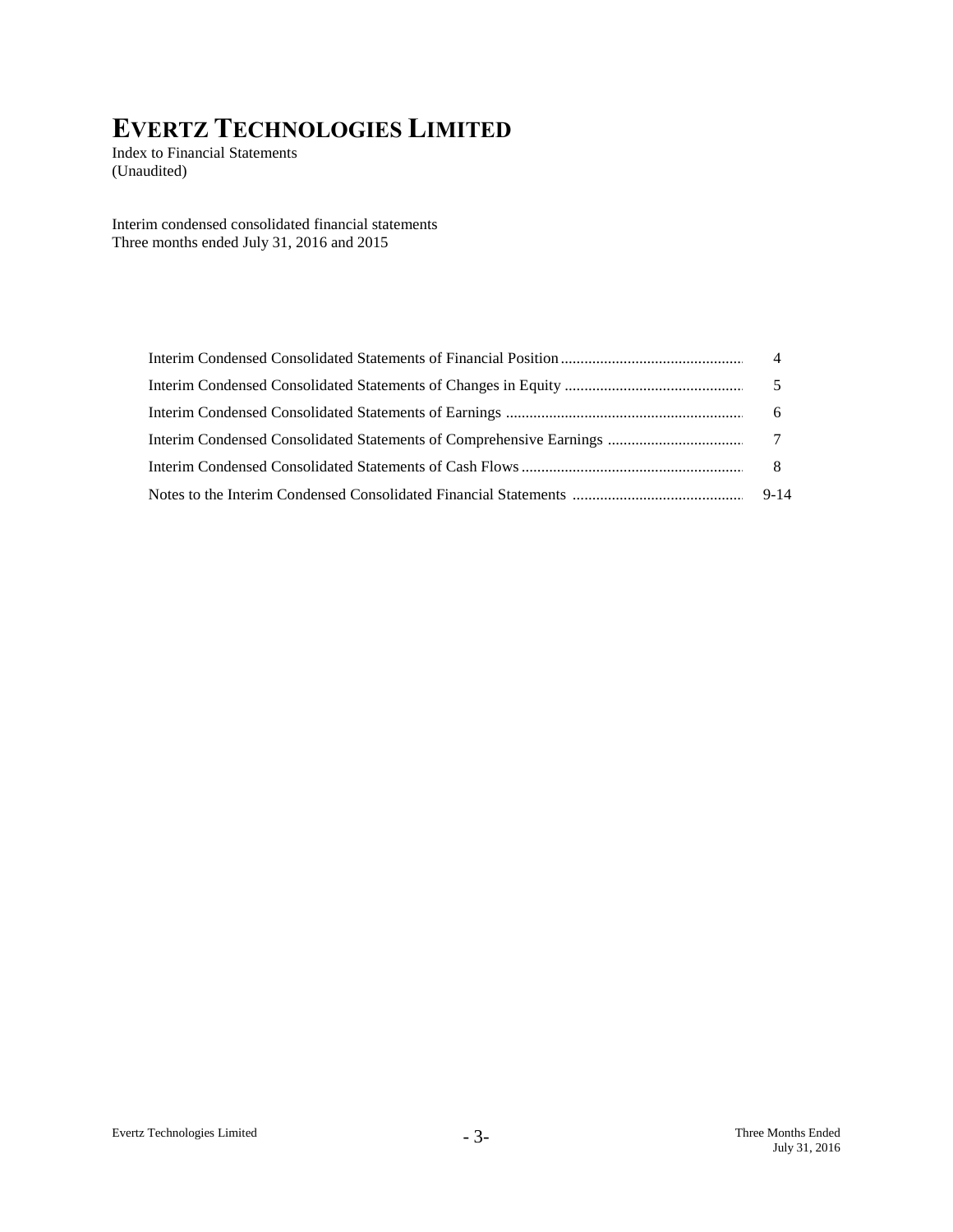Interim Condensed Consolidated Statements of Financial Position (Unaudited)

As at July 31, 2016 and April 30, 2016

(In thousands of Canadian dollars)

|                                           |               | July 31,      |               | April 30,        |
|-------------------------------------------|---------------|---------------|---------------|------------------|
|                                           |               | 2016          |               | 2016             |
| <b>Assets</b>                             |               |               |               |                  |
| Current assets                            |               |               |               |                  |
| Cash and cash equivalents                 | $\mathsf{\$}$ | 125,383       | <sup>\$</sup> | 123,102          |
| Trade and other receivables               |               | 99,542        |               | 97,435           |
| Prepaid expenses                          |               | 7,755         |               | 6,307            |
| Inventories                               |               | 157,074       |               | 155,957          |
| Income tax receivable                     |               |               |               | 4,256            |
|                                           |               | 389,754       |               | 387,057          |
| Property, plant and equipment (note 3)    |               | 42,051        |               | 42,971           |
| Goodwill                                  |               | 18,110        |               | 18,286           |
|                                           | \$            | 449,915       | \$            | 448,314          |
|                                           |               |               |               |                  |
| <b>Liabilities</b>                        |               |               |               |                  |
| Current liabilities                       |               |               |               |                  |
| Trade and other payables                  | \$            | 52,015        | \$            | 49,815           |
| Provisions (note 4)                       |               | 3,583         |               | 3,563            |
| Deferred revenue                          |               | 15,795        |               | 18,529           |
| Current portion of long term debt         |               | 238           |               | 238              |
| Income tax payable                        |               | 102           |               |                  |
|                                           |               | 71,733        |               | 72,145           |
| Long term debt                            |               | 844           |               | 888              |
| Deferred income taxes                     |               | 3,557         |               | 5,545            |
|                                           |               | 76,134        |               | 78,578           |
| <b>Equity</b>                             |               |               |               |                  |
| Capital stock (note 5)                    |               | 100,659       |               | 100,483          |
| Share based payment reserve               |               | 14,263        |               | 13,835           |
|                                           |               |               |               |                  |
| Accumulated other comprehensive earnings  |               | 16<br>255,357 |               | 1,567<br>250,320 |
| Retained earnings                         |               | 255,373       |               | 251,887          |
|                                           |               |               |               |                  |
| Total equity attributable to shareholders |               | 370,295       |               | 366,205          |
| Non-controlling interest                  |               | 3,486         |               | 3,531            |
|                                           |               | 373,781       |               | 369,736          |
|                                           | \$            | 449,915       | \$            | 448,314          |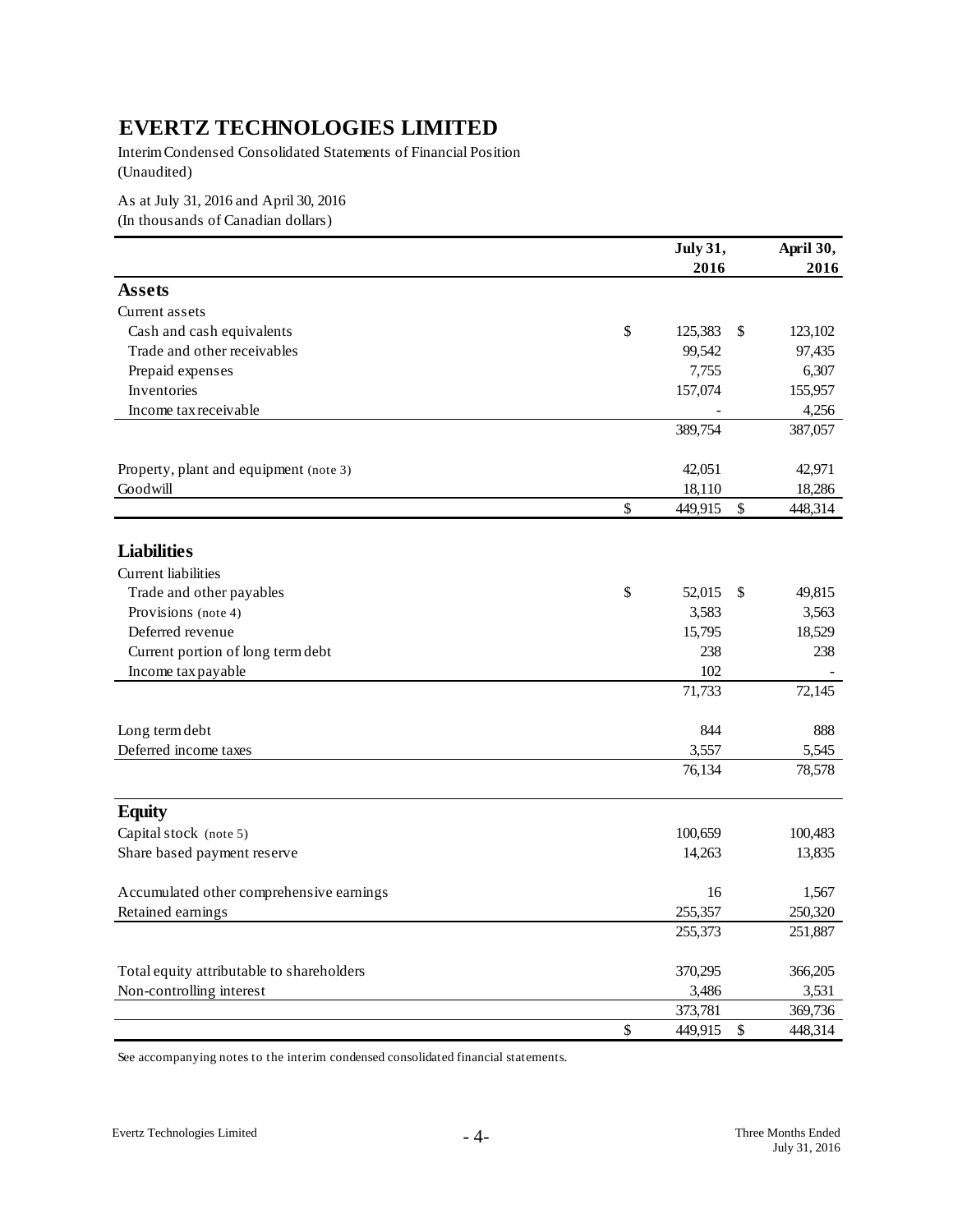Interim Condensed Consolidated Statements of Changes in Equity (Unaudited)

Three month periods ended July 31, 2016 and 2015 (In thousands of Canadian dollars)

|                                           |              |                                           |                          |              | Accumulated   |              |                    | Total           |             |               |
|-------------------------------------------|--------------|-------------------------------------------|--------------------------|--------------|---------------|--------------|--------------------|-----------------|-------------|---------------|
|                                           |              |                                           | Share-based              |              | other         |              |                    | equity          | Non-        |               |
|                                           | Capital      |                                           | payment                  |              | comprehensive | Retained     |                    | attributable to | controlling | Total         |
|                                           | stock        |                                           | reserve                  |              | earnings      | earnings     |                    | shareholders    | interest    | Equity        |
| Balance at April 30, 2015                 | 95,708<br>\$ | \$                                        | 12,418                   | \$           | 3,077         | \$242,268    | \$                 | 353,471         | \$<br>3,389 | \$<br>356,860 |
|                                           |              |                                           |                          |              |               |              |                    |                 |             |               |
| Net earnings for the year                 |              |                                           |                          |              |               | 18,411       |                    | 18.411          | 187         | 18,598        |
| Foreign currency translation              |              |                                           |                          |              |               |              |                    |                 |             |               |
| adjustment                                |              |                                           |                          |              | 3.061         |              |                    | 3.061           | 167         | 3.228         |
| Total comprehensive earnings for the year | \$           | $\mathbb{S}$<br>$\overline{a}$            | ÷                        | $\mathbb{S}$ | 3,061         | \$<br>18.411 | $\mathbf{\hat{s}}$ | 21.472          | \$<br>354   | \$<br>21.826  |
| Dividends declared                        |              |                                           |                          |              |               | (13, 442)    |                    | (13, 442)       |             | (13, 442)     |
| Share based compensation expense          |              |                                           | 685                      |              |               |              |                    | 685             |             | 685           |
| Exercise of employee stock options        | 4,128        |                                           |                          |              |               |              |                    | 4,128           |             | 4,128         |
| Transfer on stock option exercise         | 1,123        |                                           | (1,123)                  |              |               |              |                    |                 |             |               |
| Repurchase of common shares               | (71)         |                                           |                          |              |               | (811)        |                    | (882)           |             | (882)         |
| Balance at July 31, 2015                  | \$100.888    | \$                                        | 11,980                   | \$           | 6.138         | \$246,426    | \$                 | 365,432         | \$<br>3.743 | \$369,175     |
|                                           |              |                                           |                          |              |               |              |                    |                 |             |               |
| Balance at April 30, 2016                 | \$100,483    | \$                                        | 13,835                   | \$           | 1,567         | \$250,320    | \$                 | 366,205         | \$<br>3,531 | \$369,736     |
| Net earnings for the year                 |              |                                           |                          |              |               | 18,393       |                    | 18.393          | 230         | 18,623        |
| Foreign currency translation              |              |                                           |                          |              |               |              |                    |                 |             |               |
| adjustment                                |              |                                           |                          |              | (1,551)       |              |                    | (1.551)         | 75          | (1,476)       |
| Total comprehensive earnings for the year | \$           | $\mathsf{\$}$<br>$\overline{\phantom{a}}$ | $\overline{\phantom{a}}$ | \$           | $(1,551)$ \$  | 18,393       | $\mathcal{S}$      | 16.842          | \$<br>305   | \$<br>17.147  |
| Dividends declared                        |              |                                           |                          |              |               | (13,356)     |                    | (13,356)        | (350)       | (13,706)      |
| Share based compensation expense          |              |                                           | 458                      |              |               |              |                    | 458             |             | 458           |
| Exercise of employee stock options        | 146          |                                           |                          |              |               |              |                    | 146             |             | 146           |
| Transfer on stock option exercise         | 30           |                                           | (30)                     |              |               |              |                    |                 |             |               |
| Balance at July 31, 2016                  | \$100,659    | \$                                        | 14,263                   | - \$         | 16            | \$255,357    | \$                 | 370,295         | \$<br>3,486 | \$373,781     |
|                                           |              |                                           |                          |              |               |              |                    |                 |             |               |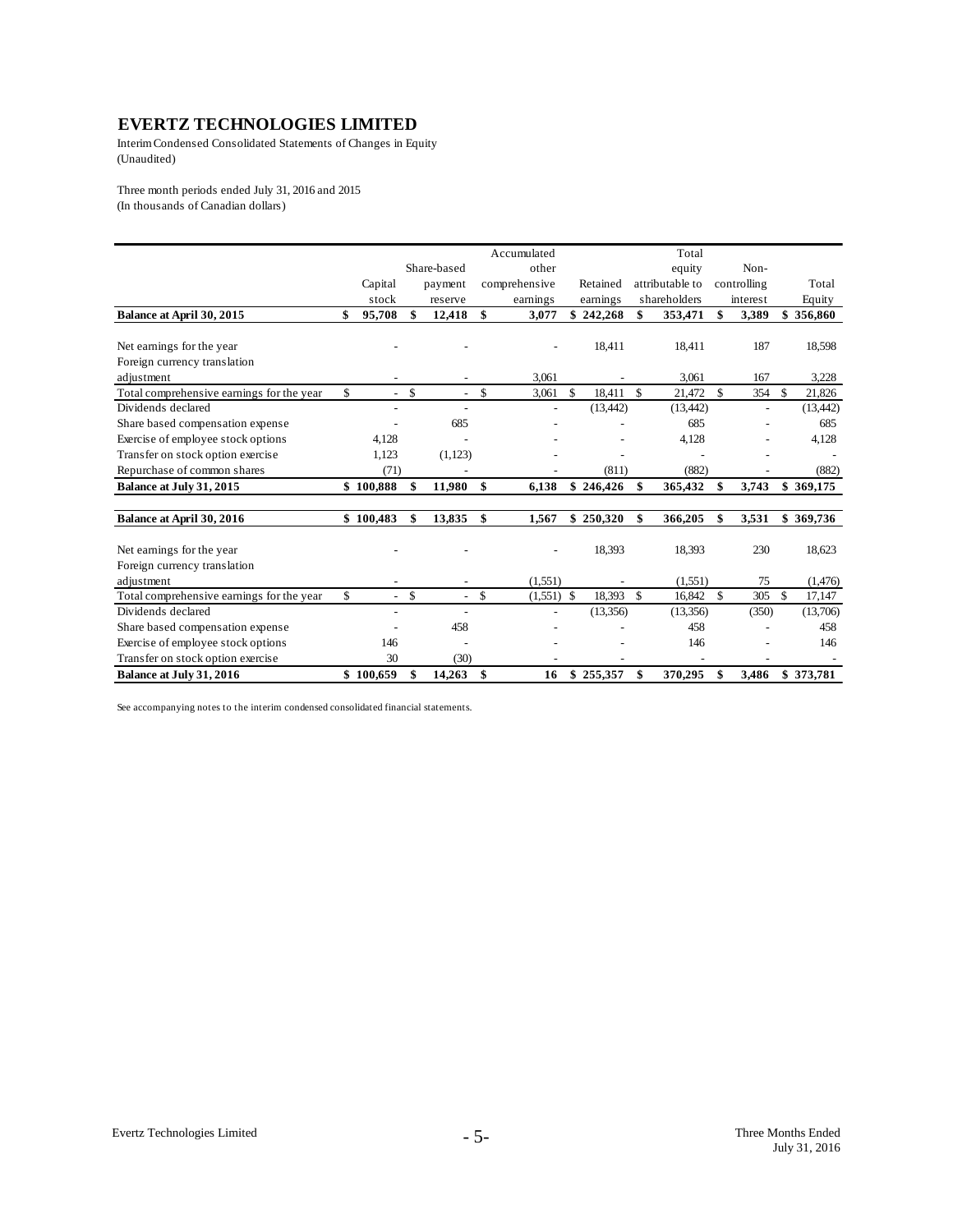Interim Condensed Consolidated Statements of Earnings (Unaudited)

Three month periods ended July 31, 2016 and 2015

(In thousands of Canadian dollars, except per share amounts)

|                                                       | Three months<br>July 31, 2016 | Three months<br>July 31, 2015 |
|-------------------------------------------------------|-------------------------------|-------------------------------|
| Revenue                                               | \$<br>87,026                  | \$<br>84,869                  |
| Cost of goods sold                                    | 37,160                        | 37,040                        |
| Gross margin                                          | 49,866                        | 47,829                        |
| Expenses                                              |                               |                               |
| Selling, administrative and general (note 6)          | 16,836                        | 16,397                        |
| Research and development                              | 17,493                        | 16,252                        |
| Investment tax credits                                | (2,649)                       | (2,484)                       |
| Foreign exchange gain                                 | (6,604)                       | (7, 712)                      |
|                                                       | 25,076                        | 22,453                        |
|                                                       | 24,790                        | 25,376                        |
| Finance income                                        | 316                           | 158                           |
| Finance costs                                         | (53)                          | (122)                         |
| Other income and expenses                             | 69                            | (38)                          |
| Earnings before income taxes                          | 25,122                        | 25,374                        |
| Provision for (recovery of) income taxes              |                               |                               |
| Current                                               | 8,672                         | 7,973                         |
| Deferred                                              | (2,173)                       | (1, 197)                      |
|                                                       | 6,499                         | 6,776                         |
| Net earnings for the period                           | 18,623                        | 18,598                        |
| Net earnings attributable to non-controlling interest | 230                           | 187                           |
| Net earnings attributable to shareholders             | 18,393                        | 18,411                        |
| Net earnings for the period                           | \$<br>18,623                  | \$<br>18,598                  |
| Earnings per share (note 11)                          |                               |                               |
| Basic                                                 | \$<br>0.25                    | \$<br>0.25                    |
| Diluted                                               | \$<br>0.25                    | \$<br>0.25                    |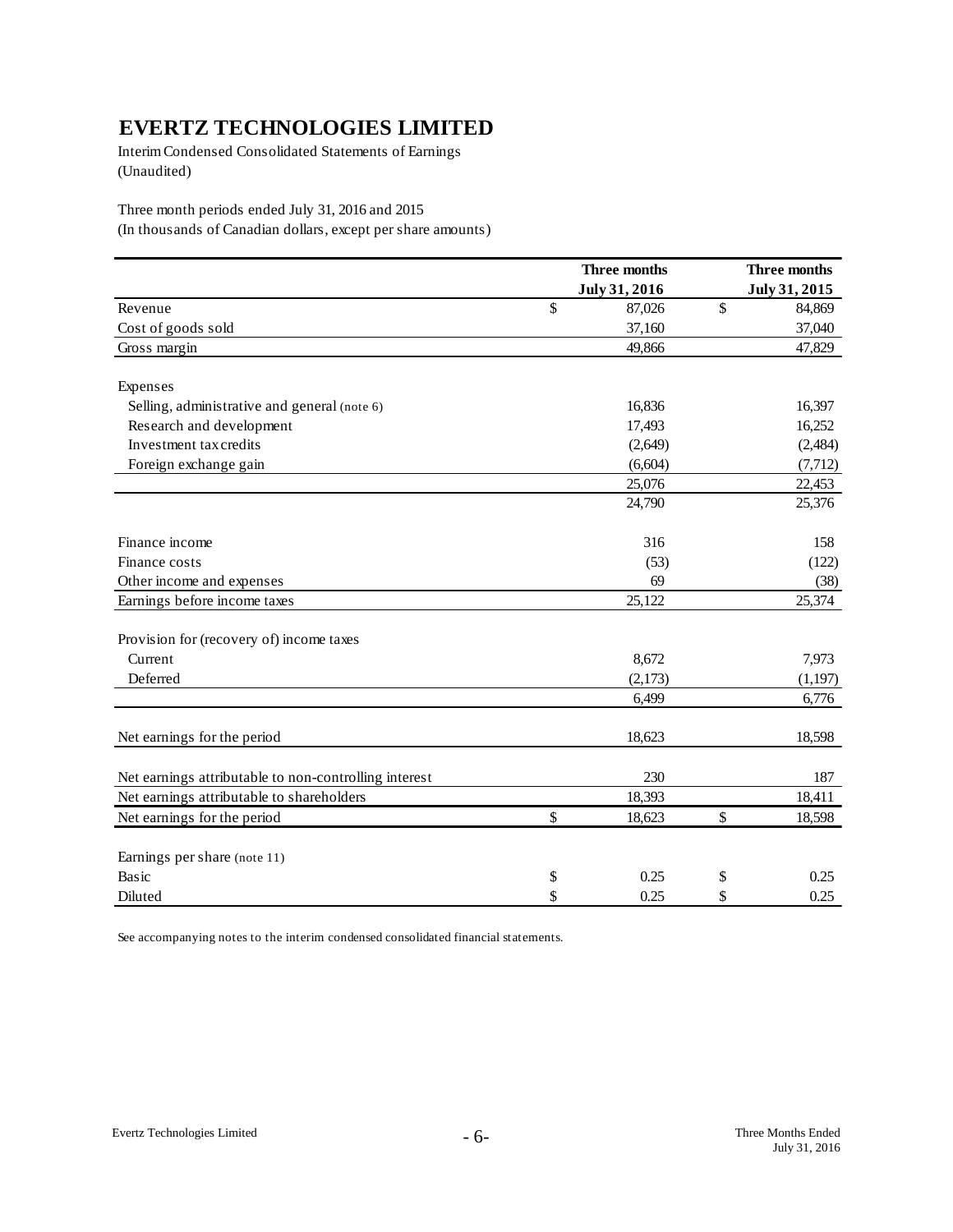Interim Condensed Consolidated Statements of Comprehensive Earnings (Unaudited)

Three months ended July 31, 2016 and 2015

(In thousands of Canadian dollars)

|                                                                 | Three months ended | Three months ended |
|-----------------------------------------------------------------|--------------------|--------------------|
|                                                                 | July 31, 2016      | July 31, 2015      |
| Net earnings for the period                                     | 18,623             | 18,598             |
| Items that may be reclassified to net earnings:                 |                    |                    |
| Foreign currency translation adjustment                         | (1,476)            | 3,228              |
|                                                                 |                    |                    |
| Comprehensive earnings                                          | \$<br>17,147       | 21,826             |
|                                                                 |                    |                    |
| Comprehensive earnings attributable to non-controlling interest | \$<br>305          | 354                |
| Comprehensive earnings attributable to shareholders             | 16,842             | 21,472             |
| Comprehensive earnings                                          | 17.147             | 21,826             |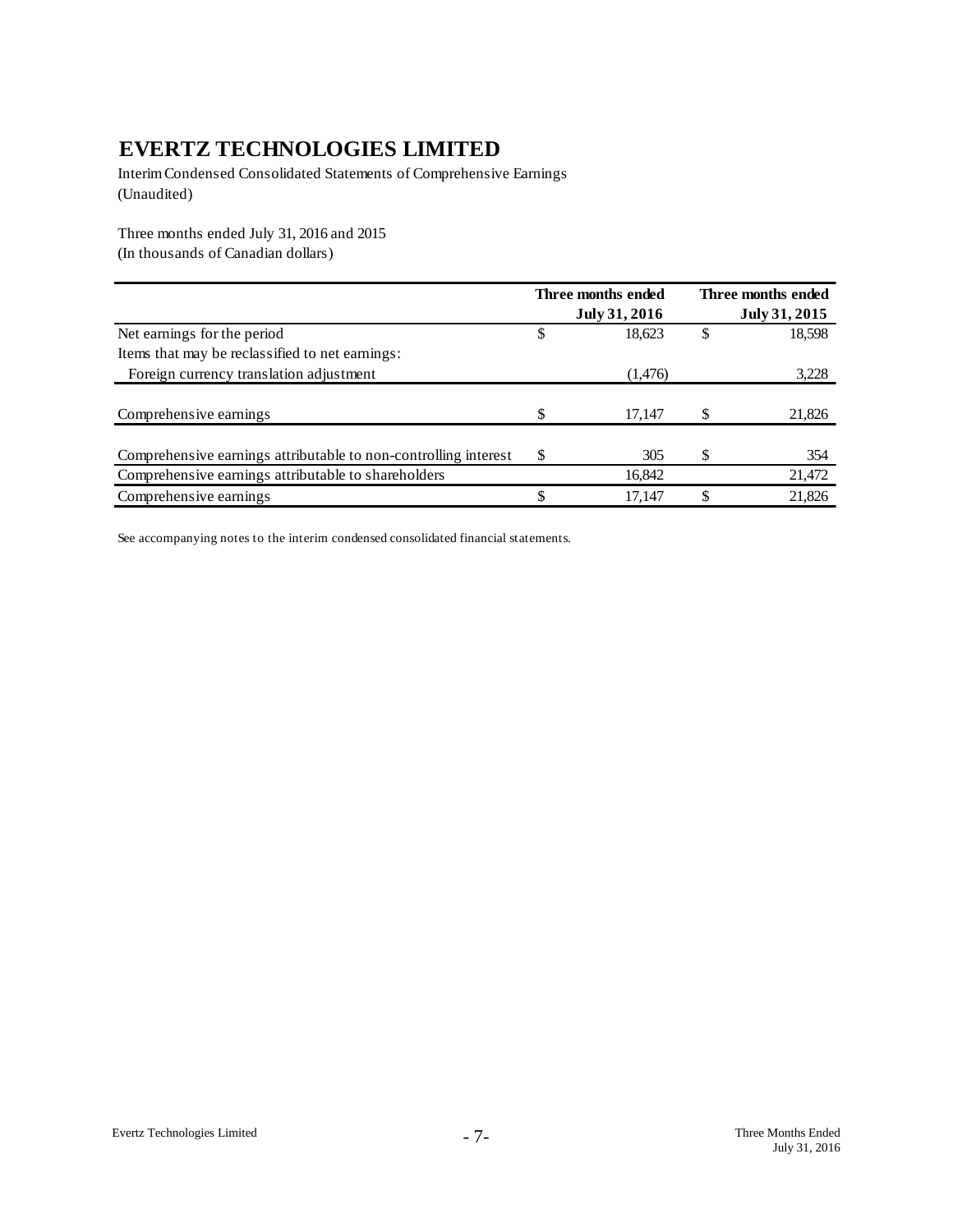Interim Condensed Consolidated Statements of Cash Flows (Unaudited)

Three months ended July 31, 2016 and 2015 (In thousands of Canadian dollars)

|                                                             | Three months ended<br>July 31, 2016 | Three months ended<br>July 31, 2015 |
|-------------------------------------------------------------|-------------------------------------|-------------------------------------|
| Operating activities                                        |                                     |                                     |
| Net earnings for the period                                 | \$<br>18,623                        | \$<br>18,598                        |
| Add: Items not involving cash                               |                                     |                                     |
| Depreciation of property, plant and equipment               | 2,635                               | 2,815                               |
| (Gain) loss on disposal of property, plant and equipment    | (14)                                |                                     |
| Share-based compensation (note 8)                           | 458                                 | 685                                 |
| Interest expense                                            | 8                                   | 9                                   |
| Deferred income tax expense                                 | (2,173)                             | (1,197)                             |
|                                                             | 19,537                              | 20,910                              |
| Current tax expenses, net of investment tax credits         | 6,269                               | 5,489                               |
| Income taxes paid                                           | (1,942)                             | (8,014)                             |
| Changes in non-cash working capital items (note 7)          | (3,916)                             | (10, 631)                           |
| Cash provided by operating activities                       | 19,948                              | 7,754                               |
| Investing activities                                        |                                     |                                     |
| Acquisition of property, plant and equipment                | (1,450)                             | (945)                               |
| Proceeds from disposal of property, plant and equipment     | 49                                  |                                     |
| Cash used in investing activites                            | (1,401)                             | (945)                               |
| Financing activities                                        |                                     |                                     |
| Repayment of long term debt                                 | (62)                                | (109)                               |
| Interest paid                                               | (8)                                 | (9)                                 |
| Dividends paid                                              | (13, 356)                           | (13, 442)                           |
| Dividends paid by subsidiaries to non-controlling interests | (350)                               |                                     |
| Capital stock repurchase                                    |                                     | (882)                               |
| Capital stock issued                                        | 146                                 | 4,128                               |
| Cash used in financing activities                           | (13, 630)                           | (10, 314)                           |
| Effect of exchange rates on cash and cash equivalents       | (2,636)                             | (48)                                |
| Increase (decrease) in cash and cash equivalents            | 2,281                               | (3,553)                             |
| Cash and cash equivalents beginning of period               | 123,102                             | 100,681                             |
| Cash and cash equivalents end of period                     | \$<br>125,383                       | \$<br>97,128                        |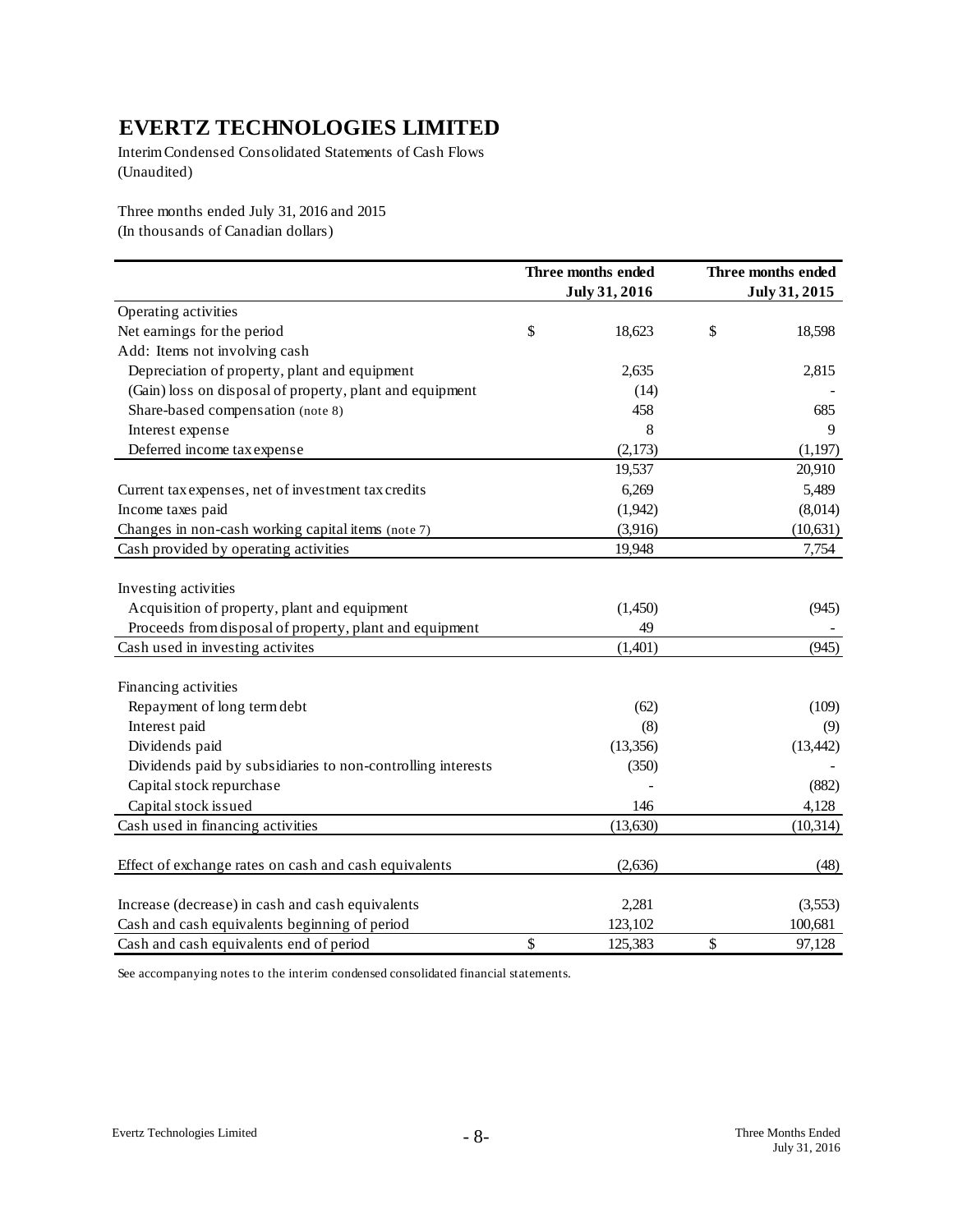## **NOTES TO THE CONSOLIDATED FINANCIAL STATEMENTS**

Three months ended July 31, 2016 and 2015

(in thousands of Canadian dollars, except for "number of common shares", "number of options" and "per share" information)

Evertz Technologies Limited ("Evertz" or the "Company") is incorporated under the *Canada Business Corporations Act*. The Company is incorporated and domiciled in Canada and the registered head office is located at 5292 John Lucas Drive, Burlington, Ontario, Canada. The Company is a leading supplier of software, equipment and technology solutions to content creators, broadcasters, specialty channels and television service providers. The Company designs, manufactures and distributes video and audio infrastructure solutions for the production, post– production, broadcast and telecommunications markets.

### **1. STATEMENT OF COMPLIANCE**

These interim condensed consolidated financial statements have been prepared in accordance with International Financial Reporting Standards ("IFRS") as issued by the International Accounting Standards Board ("IASB") and under the IAS 34 "Interim Financial Reporting" using the same accounting policies as described in the Company's consolidated financial statements for the year ended April 30, 2016.

These interim condensed consolidated financial statements do not include all information and note disclosures required by IFRS for annual financial statements, and therefore; should be read in conjunction with the April 30, 2016 annual consolidated financial statements.

These interim condensed consolidated financial statements were authorized for issue by the Board of Directors on September 6, 2016.

## **2. SIGNIFICANT ACCOUNTING POLICIES**

## **New and Revised IFRSs Issued but Not Yet Effective**

Following is a listing of amendments, revisions and new International Financial Reporting Standards issued but not yet effective. Unless otherwise indicated, earlier application is permitted. The Company has not yet determined the impact of the adoption of the following standards.

## *Financial Instruments*

IFRS 9, *Financial instruments* ("IFRS 9") was issued by the IASB in July 2014 and will replace IAS 39, *Financial Instruments: Recognition and Measurement* ("IAS 39"). IFRS 9 introduces new requirements for the financial reporting of financial assets and financial liabilities. IFRS 9 is effective for annual periods beginning on or after January 1, 2018.

#### *Revenue*

IFRS 15, *Revenue from contracts with customers* ("IFRS 15") was issued by the IASB in May 2014 and will replace IAS 11, *Construction Contracts* and IAS 18, *Revenue*. IFRS 15 specifies how and when revenue will be recognized. IFRS 15 is effective for annual periods beginning on or after January 1, 2018.

## *Leases*

IFRS 16, *Leases* ("IFRS 16") was issued by the IASB in January 2016 and will replace IAS 17, *Leases.* IFRS 16 introduces a single accounting model for lessees to bring leases on-balance sheet while lessor accounting remains largely unchanged. IFRS 16 is effective for annual periods beginning on or after January 1, 2019.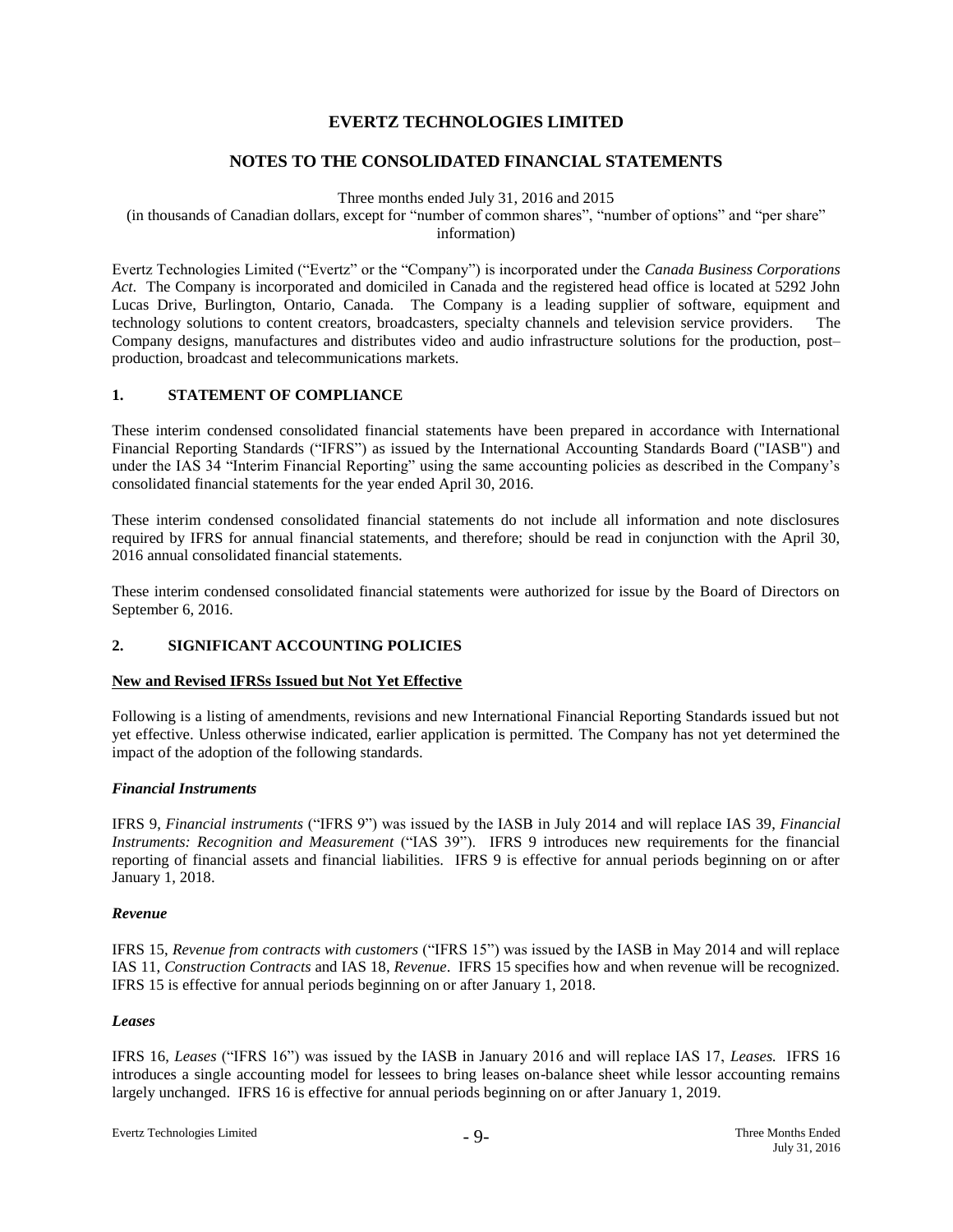## **3. PROPERTY, PLANT AND EQUIPMENT**

|                                    |    |         | July 31, 2016       |          |               | April 30, 2016 |         |                    |                     |          |        |
|------------------------------------|----|---------|---------------------|----------|---------------|----------------|---------|--------------------|---------------------|----------|--------|
|                                    |    |         | <b>Accumulated</b>  | Carrying |               |                |         | <b>Accumulated</b> |                     | Carrying |        |
|                                    |    | Cost    | <b>Depreciation</b> |          | <b>Amount</b> |                | Cost    |                    | <b>Depreciation</b> |          | Amount |
| Office furniture and equipment     | J  | 3,200   | \$<br>1,837         | \$       | 1,363         | \$             | 3.065   | \$                 | 1.783               | \$       | 1,282  |
| Research and development equipment |    | 30,048  | 21,482              |          | 8,566         |                | 29,469  |                    | 20,672              |          | 8,797  |
| Airplanes                          |    | 19.727  | 11.391              |          | 8,336         |                | 19.727  |                    | 10.975              |          | 8,752  |
| Machinery and equipment            |    | 52,001  | 40,037              |          | 11,964        |                | 51,787  |                    | 39,226              |          | 12,561 |
| Leaseholds                         |    | 6.443   | 4.759               |          | 1,684         |                | 6.208   |                    | 4.595               |          | 1,613  |
| Land                               |    | 2,288   |                     |          | 2,288         |                | 2,238   |                    |                     |          | 2,238  |
| <b>Buildings</b>                   |    | 10.045  | 2.195               |          | 7,850         |                | 9.847   |                    | 2.119               |          | 7,728  |
|                                    | \$ | 123,752 | 81.701              |          | 42,051        |                | 122.341 |                    | 79,370              |          | 42,971 |

## **4. PROVISIONS**

|                              |         | Warranty and Lease/Retirement |       |
|------------------------------|---------|-------------------------------|-------|
|                              | Returns | <b>Obligations</b>            | Total |
| Balance as at April 30, 2016 | 3,338   | 225                           | 3,563 |
| Net additions                |         | 28                            | 30    |
| Foreign exchange differences | Δ       | (14                           | (10)  |
| Balance as at July 31, 2016  | 3.344   | 239                           | 3,583 |

### *Warranty and Returns*

The provision relates to estimated future costs associated with warranty repairs and returns on hardware solutions. The provision is based on historical data associated with similar products. The warranty and returns are expected to be incurred within the next twelve months.

#### *Lease/Retirement Obligations*

The provision relates to estimated restoration costs expected to be incurred upon the conclusion of Company leases.

## **5. CAPITAL STOCK**

## Authorized capital stock consists of:

Unlimited number of preferred shares Unlimited number of common shares

|                                      | Number of     | Amount  |
|--------------------------------------|---------------|---------|
|                                      | Common Shares |         |
| Balance as at April 30, 2016         | 74,188,746    | 100,483 |
| Issued on exercise of stock options  | 9,000         | 146     |
| Transferred on stock option exercise | ٠             | 30      |
| Balance as at July 31, 2016          | 74,197,746    | 100.659 |

#### *Normal Course Issuer Bid*

In June 2015, the Company filed a Normal Course Issuer Bid (NCIB) with the TSX to repurchase, at the Company's discretion, until June 28, 2016 up to 3,722,967 outstanding common shares on the open market or as otherwise permitted, subject to normal terms and limitations of such bids. The Company did not purchase and cancel any shares during the quarter (2015 – 55,400 common shares at a weighted average price of \$15.93).

*Dividends Per Share*

During the quarter, \$0.18 in dividends per share was declared.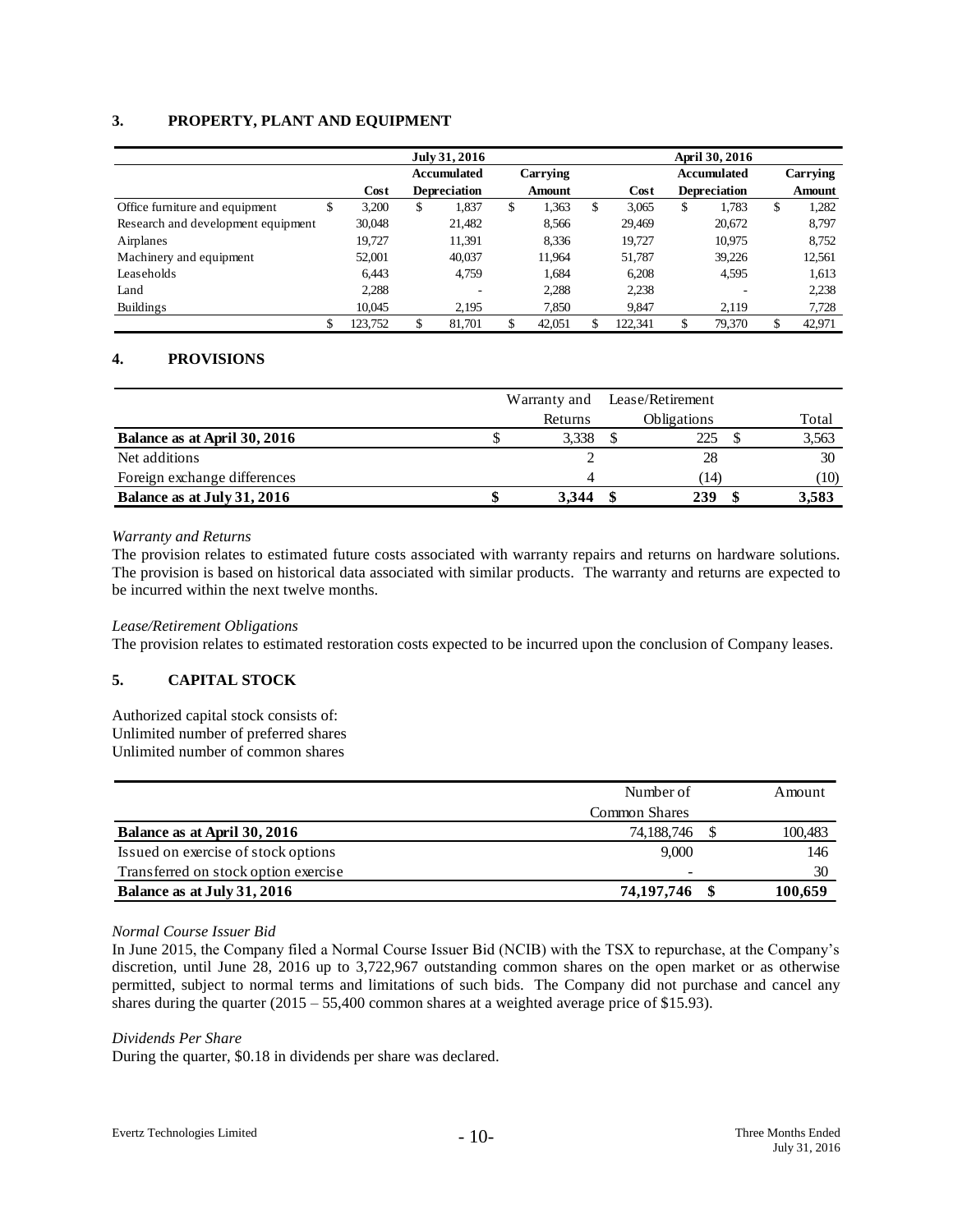## **6. SELLING, ADMINISTRATIVE AND GENERAL EXPENSES**

|                                               |   | Three month period ended | Three month period ended |
|-----------------------------------------------|---|--------------------------|--------------------------|
|                                               |   | July 31, 2016            | July 31, 2015            |
| Selling and administrative                    | D | 14,886                   | 14,802                   |
| Share-based compensation                      |   | 1.076                    | 685                      |
| Depreciation of property, plant and equipment |   |                          |                          |
| (non-production)                              |   | 874                      | 910                      |
|                                               |   | 16.836                   | 16,397                   |

## **7. STATEMENT OF CASH FLOWS**

### **Changes in non**–**cash working capital items**

|                             | Three month period ended | Three month period ended |
|-----------------------------|--------------------------|--------------------------|
|                             | July 31, 2016            | July 31, 2015            |
| Trade and other receivables | \$<br>(1,808)            | 1,150                    |
| Inventories                 | (1,215)                  | (3,358)                  |
| Prepaid expenses            | (1,477)                  | (140)                    |
| Trade and other payables    | 3,298                    | (5,696)                  |
| Deferred revenue            | (2,734)                  | (2, 631)                 |
| Provisions                  | 20                       | 44                       |
|                             | (3.916)                  | (10, 631)                |

## **8. SHARE BASED PAYMENTS**

#### *Stock Option Plan*

The Company established, in June 2006, a stock option plan to attract, retain, motivate and compensate employees, officers and eligible directors who are integral to the growth and success of the Company. A number of shares equal to 10% of the Company's outstanding common shares are to be reserved for issuance under the stock option plan.

The Board of Directors administers the stock option plan and will determine the terms of any options granted. The exercise price of an option is to be set by the Board of Directors at the time of grant but shall not be lower than the market price as defined in the option plan at the time of grant. The term of the option cannot exceed 10 years. Stock options currently granted normally fully vest and expire by the end of the fifth year.

The changes in the number of outstanding share options are as follows:

|                              | Number of | Weighted              |
|------------------------------|-----------|-----------------------|
|                              | Options   | Average               |
|                              |           | <b>Exercise Price</b> |
| Balance as at April 30, 2016 | 4,406,500 | 14.72                 |
| Exercised                    | (9,000)   | 16.21                 |
| Forfeited                    | (35,000)  | 15.72                 |
| Balance as at July 31, 2016  | 4,362,500 | 14.71                 |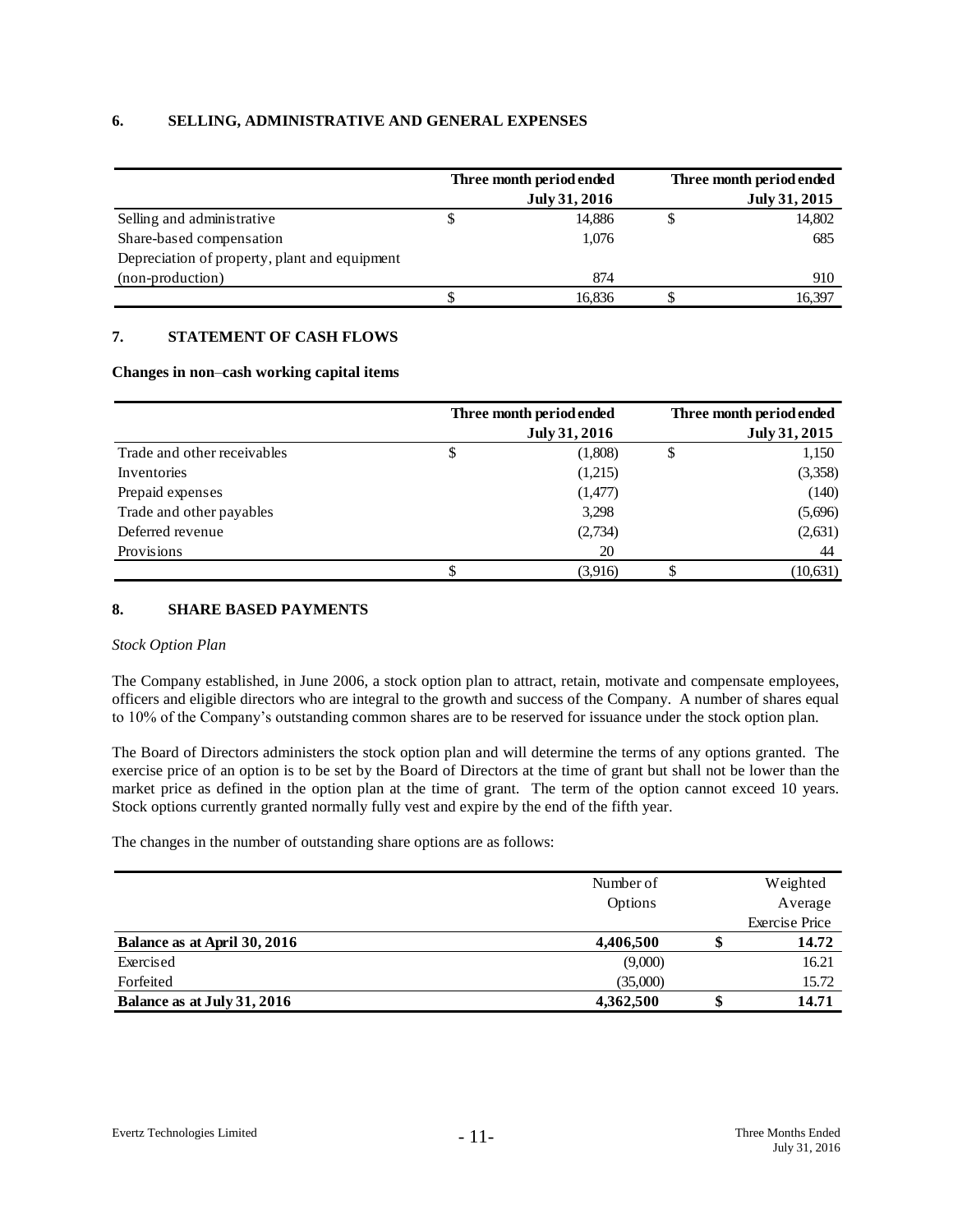*Note #8 continued …*

| <b>Exercise Price</b> | <b>Weighted Average</b> |       | Number of      | <b>Weighted Average</b> | Number of                | <b>Weighted Average</b>  |                            |
|-----------------------|-------------------------|-------|----------------|-------------------------|--------------------------|--------------------------|----------------------------|
|                       | <b>Exercise Price</b>   |       | Outstanding    | Remaining               | Options                  | <b>Exercise Price of</b> |                            |
|                       |                         |       | <b>Options</b> | Contractual Life        | Exercisable              |                          | <b>Exercisable Options</b> |
| \$11.88               |                         | 11.88 | 1,514,500      | 0.2                     | $\sim$                   |                          | $\overline{\phantom{0}}$   |
| $$12.23 - $14.24$     | \$                      | 13.87 | 452,500        | 1.0                     | $-$                      | S                        | $\overline{\phantom{a}}$   |
| $$15.00 - $16.29$     | \$                      | 15.72 | 761,000        | 1.4                     | 213,600                  | <sup>\$</sup>            | 16.13                      |
| $$17.03 - $18.07$     |                         | 17.09 | 1,634,500      | 2.7                     | $\overline{\phantom{a}}$ |                          | $\overline{\phantom{a}}$   |
| Totals                |                         | 14.71 | 4,362,500      | 1.7                     | 213,600                  |                          | 16.13                      |

#### *Restricted Share Unit Plan*

The Company established, in March 2016, a restricted share unit ("RSU") plan to provide an incentive to participants; including key executives of the Company, by rewarding such participants with equity-based compensation. Under the terms of the plan, RSU's are issued to the participant with a vesting period of three years. On the vesting date, all RSU's will be redeemed in cash at the fair market value at the date of vest plus any accrued dividends. The changes in the number of outstanding RSUs are as follows:

|                              | Number of |
|------------------------------|-----------|
|                              | RSUs      |
| Balance as at April 30, 2016 | 210,000   |
| Granted                      | 347,000   |
| Balance as at July 31, 2016  | 557,000   |

As at July 31, 2016, the average remaining contractual life for outstanding RSUs is 2.7 years.

## **Compensation expense**

#### *Stock Option Plan*

The share based compensation expense that has been charged against earnings over the three month period is \$458 (2015 - \$685). Share based compensation expense was calculated using a weighted average forfeiture rate of 25%  $(2015 - 21\%)$ .

#### *Restricted Share Unit Plan*

The share based compensation expense that has been charged against earnings over the three month period is \$617 (2015 - Nil). Share based compensation expense was calculated using a weighted average forfeiture rate of 3%  $(2015 - Nil)$ . As at July 31, 2016, the total liability included within trade and other payables is \$853 (2015 – Nil).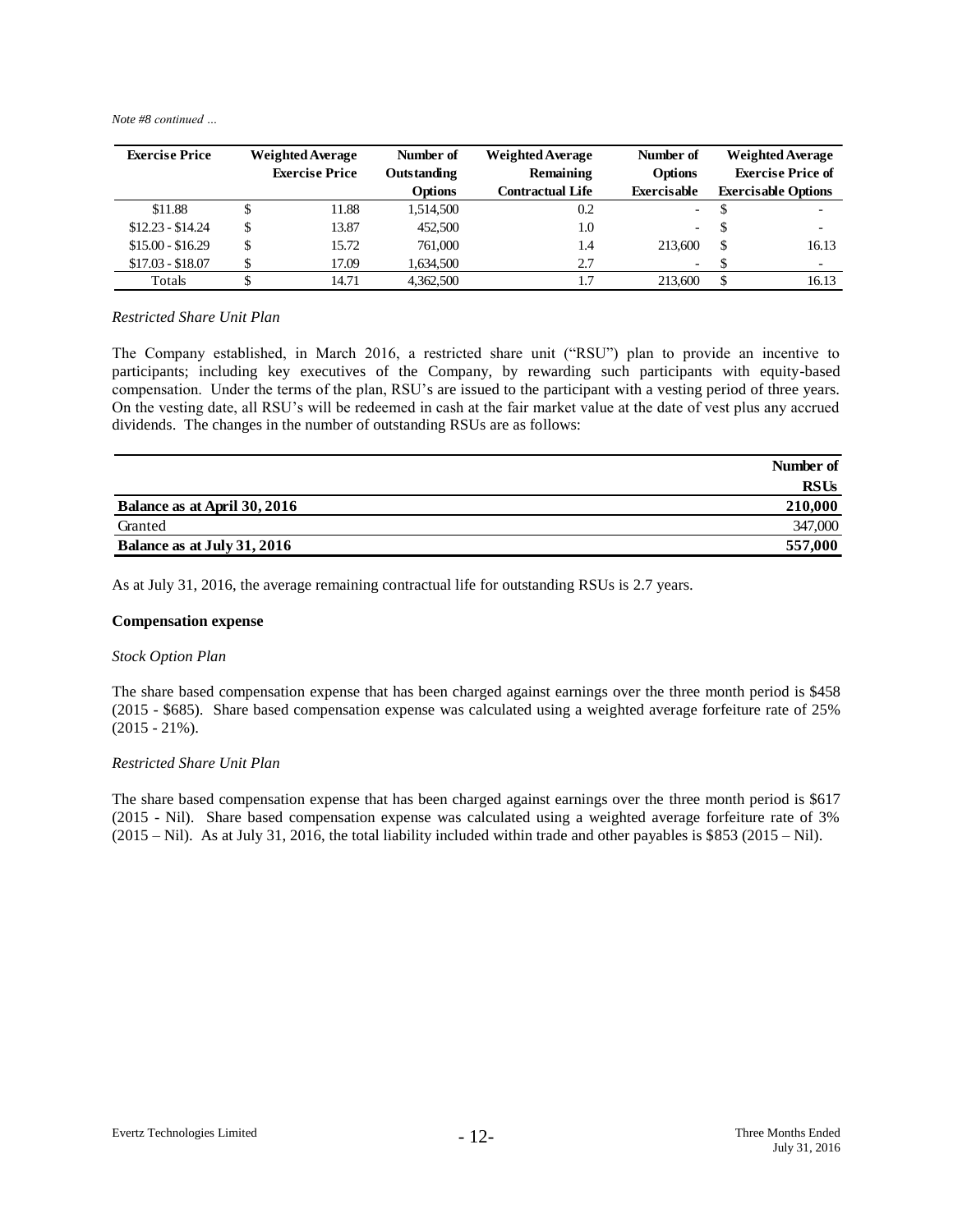### **9. SEGMENTED INFORMATION**

The Company reviewed its operations and determined that it operates a single reportable segment, the television broadcast equipment market. The single reportable operating segment derives its revenues from the sale of hardware and software solutions including related services, training and commissioning.

|                      | Three month period ended | Three month period ended |  |  |
|----------------------|--------------------------|--------------------------|--|--|
| Revenue              | July 31, 2016            | July 31, 2015            |  |  |
| <b>United States</b> | 44.075<br>Φ              | 46,075                   |  |  |
| International        | 34,900                   | 34,909                   |  |  |
| Canada               | 8.051                    | 3,885                    |  |  |
|                      | 87,026                   | 84.869                   |  |  |

|                      | July 31, 2016          |        |  |                          | <b>April 30, 2016</b> |        |   |                          |  |
|----------------------|------------------------|--------|--|--------------------------|-----------------------|--------|---|--------------------------|--|
|                      | <b>Property, Plant</b> |        |  | <b>Property, Plant</b>   |                       |        |   |                          |  |
|                      | and Equipment          |        |  | Goodwill                 | and Equipment         |        |   | Goodwill                 |  |
| <b>United States</b> |                        | 11,613 |  | 373                      |                       | 11,813 | Φ | 359                      |  |
| International        |                        | 9,712  |  | 17.737                   |                       | 9,750  |   | 17.927                   |  |
| Canada               |                        | 20,726 |  | $\overline{\phantom{a}}$ |                       | 21,408 |   | $\overline{\phantom{0}}$ |  |
|                      |                        | 42,051 |  | 18.110                   |                       | 42.971 |   | 18.286                   |  |

### **10. RELATED PARTY TRANSACTIONS**

Balances and transactions between the Company and its subsidiaries, which are related parties of the Company, have been eliminated on consolidation and are not disclosed in this note. Details of transactions between the Company and other related parties are disclosed below.

#### *Related Party Transactions*

Two shareholders each indirectly hold a 10% interest in the Company's leased premises in Ontario. This lease expires in 2019 with a total of \$2,253 committed over the remaining term. During the period, rent paid for the leased principal premises amounted to \$216 (2015 – \$210) with no outstanding amounts due as at July 31, 2016.

The Company also leases property where two shareholders indirectly own 100% interest. This lease expires in 2016 with a total of \$62 committed over the remaining term. During the period, rent paid was \$62 (2015 – \$62) with no outstanding amounts due as at July 31, 2016.

On December 1, 2008 the Company entered into an agreement with two shareholders who each indirectly hold a 20% interest in the Company's leased premises in Ontario. This lease expires in 2018 with a total of \$1,936 committed over the remaining term. During the period, rent paid for the leased principal premises amounted to \$199 (2015 - \$199) with no outstanding amounts due as at July 31, 2016.

On December 15, 2013 the Company renewed a property lease agreement with a director who indirectly owns 100% interest. The lease expires in 2018 with a total of \$341 committed over the remaining term. During the period, rent paid was \$35 (2015 - \$35) with no outstanding amounts due as at July 31, 2016.

On May 1, 2009 the Company entered into a property lease agreement with two shareholders who each indirectly hold a 35% interest. This lease expires in 2019 with a total of \$1,316 committed over the remaining term. During the period, rent paid was \$115 (2015 - \$115) with no outstanding amounts due as at July 31, 2016.